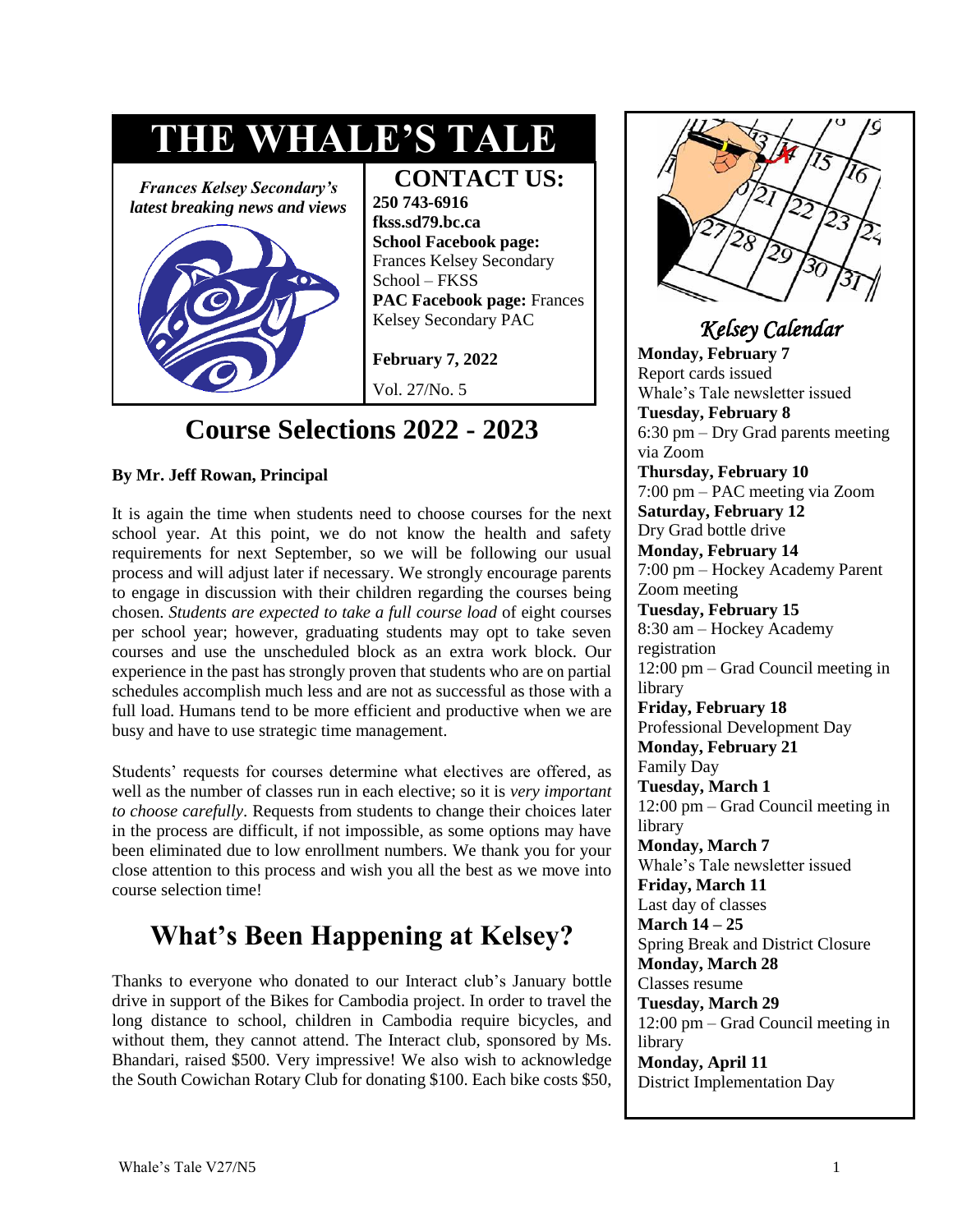so when the monies were combined, there was enough to purchase 12 bicycles.

In early February, the science department will receive 100 coho eggs from the Department of Fisheries and Oceans. The students will carefully monitor our tank's temperature and record the number of fry that hatch. In March or April, the students will take the fry down to the Shawnigan-Mill Bay creek to release them. In several years, hopefully, some of these fish will be brought upstream by the Mill Bay Salmon Enhancement Program.

This semester in Mr. Owen's Social Justice 12 class, students explored a number of social justice issues, rights movements, and historical events. Highlights included an Indigenous Studies unit focused on Canadian Indigenous women's cinema, a chronological survey of feminist literature and thought, and an investigation into multiculturalism in Canada and the historical experiences of different ethnic minority communities. Near the end of the semester, students used historical archives to research contemporaneous depictions of the Komagata Maru incident in BC newspapers.

*Having a Blast in Science 11!* Ms. de Graaf's Science for Citizens 11 has completed the Forensic Science unit with a blast – a shotgun blast! Students visited the crime scene of a mock homicide at Frances Kelsey. Working against the clock to find the killer, students collected and analyzed evidence, and met with detectives. Final projects were "Evidence Boards" that allowed students to quickly eliminate a large pool of suspects and quickly deduce "who done it"! Special thanks to Mr. Abbott for the amazing resources for the Kelsey Caper!

This term in Philosophy 12, Mr. Brewer's students will learn how to pose meaningful questions, inspect and scrutinize their deeply held beliefs, and work out their own ideas with care and rigor. The course is done through examining the "big" questions in life such as "Is free will real or just an illusion?"; "Is there a meaning to life?"; "How can we tell what's real?"; and "What does it mean to live a good life?"

Although there is still frost on the ground, we cannot help but dream of spring weather. Likewise, even with pandemic restrictions in place, we're looking forward to more opportunities to enjoy live music. A group of dedicated students from Mr. Ludwig's Composition and Production 12 class has been working on a combination of cover songs and original music that they plan to perform in the theatre at lunch sometime in the near future. Stay tuned for more details. Finally, a new course is being offered this term, Contemporary Music, which focuses on preparing students to perform together as bands with shows being planned when spring is in full bloom.

Mr. Launder and Mrs. Grymaloski are again sponsoring a team of Kelsey runners for the Times Colonist TC10K run on Sunday, April 24. We welcome all students, staff, community members, and alumni to join this year's Kelsey TC10K team. Registration includes a performance T-shirt, race medallion, beautiful scenery, lots of food and drinks at the end of the race, and bragging rights. All walkers and runners are welcome. A great opportunity to get out and get some exercise! Please register for the Kelsey TC10K team at: <https://runsport.ca/2022-tc10k>

Wanted – if you have clean bubble wrap, especially the kind with bigger, 1" bubbles, please donate it to the library. Thank you!

Lastly, two new clubs have recently formed: **Badminton Club**, Tuesdays and Thursdays at lunch in the gym. Open to all students and staff. Sponsor: Mr. Mearns. **Silent Book Club** meets at lunch on the second to last Thursday of the month in the library. A chance to regularly read anything of your choice, in silence, without interruption. Bliss! Sponsors: Ms. Baker and Mrs. Bonner. For a complete listing of clubs, see [fkss.sd79.bc.ca,](file:///C:/Users/Nancy%20Bonner/Documents/WTale/fkss.sd79.bc.ca) then click on the Students & Parents tab, then open Clubs & Activities.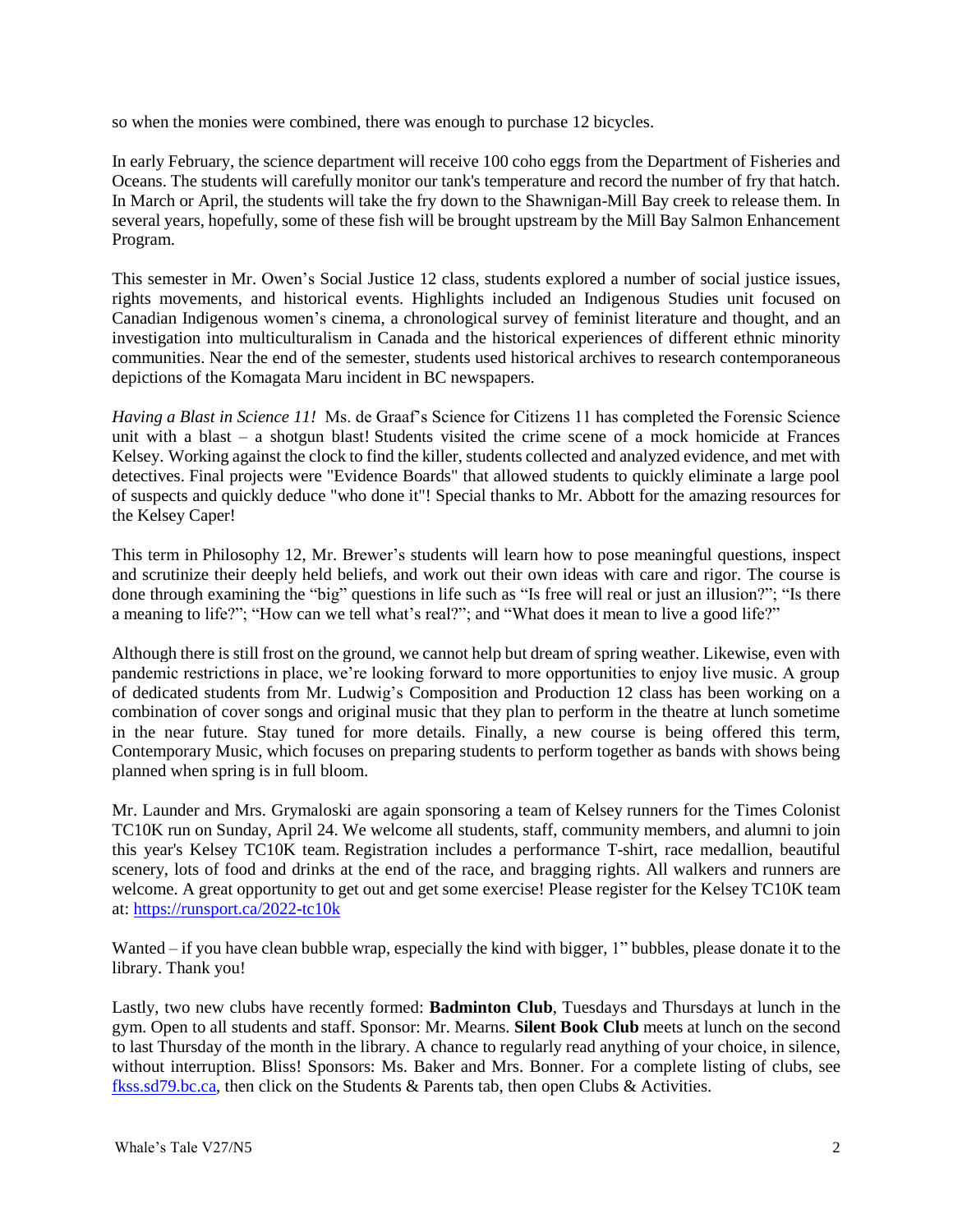## **New Staff**

For our second semester, we say 'Welcome Back' to Mr. Matthew Franko (PE 8, Leadership 9, support); Ms. Christine Hoffman (English 10 and 12, PE 8, PE 9); Mr. Mitch Knippelberg (learning assistance); Mr. Gregory Owen (SS 9, Geography 12, PE 12 trails program) and Mr. Brendon Varro (French 8, French 9, Foundations of Math 10). We are also happy to announce that Ms. Natalie Dickson (Science 10, Workplace Math 10, Foundation of Math 11, Coast Salish 8) and Mr. Liam Edey (Math 8, Science 8, Math 9) have joined our staff. Welcome to you both.

## **Scholarships and Bursaries**

#### **By Mr. Darren Hart, Acting Vice-Principal**

Through the generous donations of many groups and organizations, we have approximately \$120,000 available in the form of local scholarships and bursaries. These awards are available for high achievers as well as trades and practical arts students and individuals who show excellence in service to their community.



During our Q block classes, our Grade 12's have been shown the Kelsey scholarship and bursary website, as well as where to find applications. Please note

that all local scholarship and bursary packages are due in the counselling office by Friday, March  $11<sup>th</sup>$  (the day before Spring Break). To view our local scholarships, visit [fkss.sd79.bc.ca](file:///C:/Users/Nancy%20Bonner/Documents/WTale/fkss.sd79.bc.ca) and toggle the "grad" link. Students should remember that a monthly listing of non-local scholarships (open to all students in British Columbia), is available at [www.scholarshipscanada.com](http://www.scholarshipscanada.com/) and I encourage all Grade 12's to look at this award information. As well, [www.educationplanner.ca/plan/finance/scholarship](http://www.educationplanner.ca/plan/finance/scholarship) is a good resource.

Information regarding the following scholarships and bursaries, which have application deadlines in February and March, is available on the Grad 2022 Team in the Non-Local Scholarship & Bursary channel:

- Pathway to Teacher Education Scholarship
- Coastal Community Credit Union Scholarship
- Trevor Linden Community Spirit Scholarship
- BC Transplant Society Scholarship

## **Dry Grad**

Our next parent Dry Grad meeting will be held at **6:30 pm on Tuesday, February 8** via Zoom: [https://sd79.zoom.us/j/66053195121.](https://sd79.zoom.us/j/66053195121) Please join us to help plan the fundraising and grad events for your upcoming graduate. BRING A FRIEND!

**BOTTLE DRIVES -** Thank you to everyone who supported our second bottle drive last month. Mark your calendars:

· February 12, March 26 & April 30 - bottle drives will be happening at Evergreen School

· Tell your family: donations can also be taken to the Fisher Road bottle depot anytime and ask for the funds to be deposited to FKSS Dry Grad account

· Drop off anytime: 3578 Garland Ave, Cobble Hill (leave by the garage-easy!!)

(continued next page)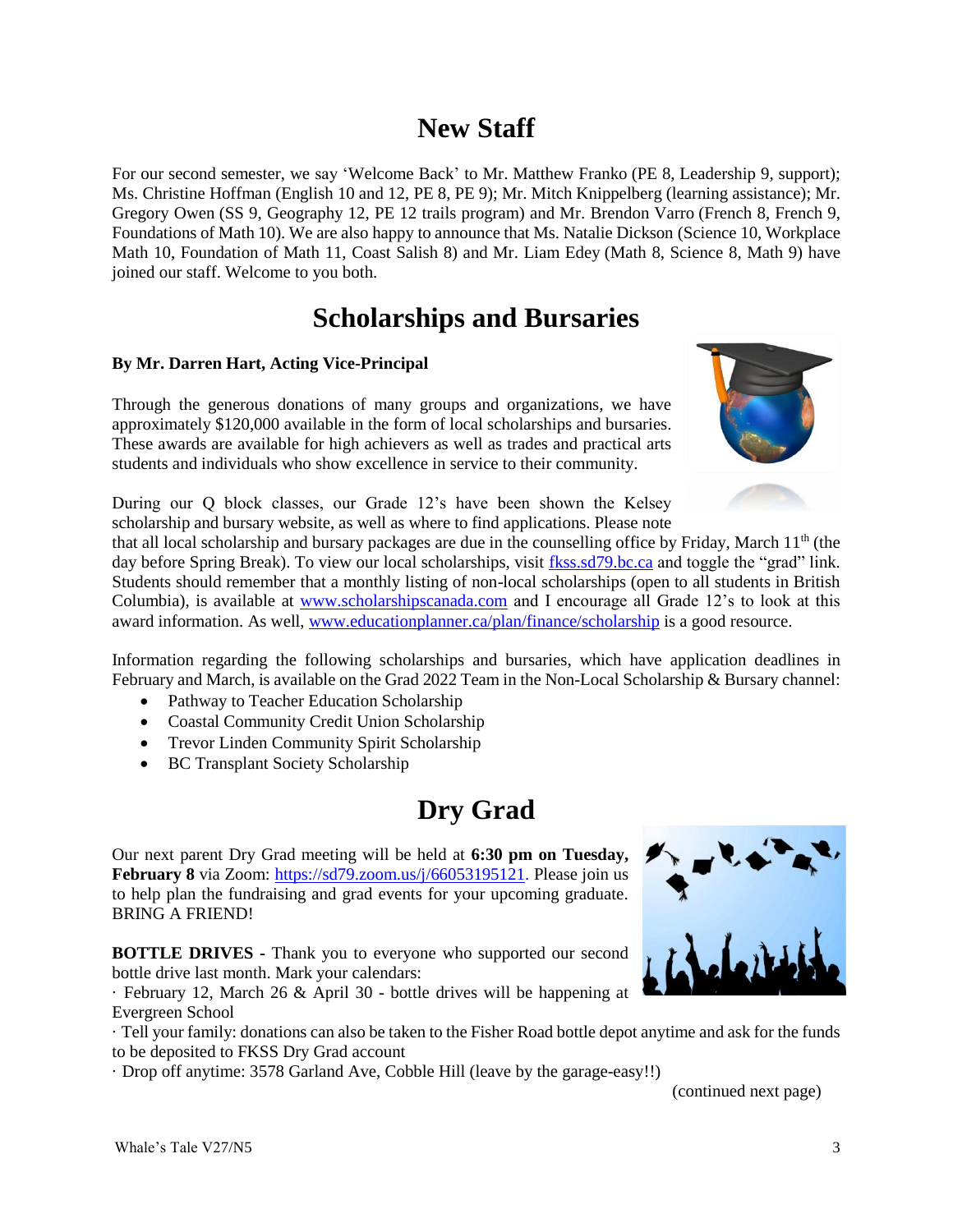**PANAGO PIZZA VOUCHERS -** Make dinner options easy - stock up for the year so the kids can easily take care of dinner themselves. Emai[l franceskelseydrygrad@gmail.com](file:///C:/Users/Nancy%20Bonner/Documents/WTale/franceskelseydrygrad@gmail.com) with your student(s) name, advisor name and  $\#$  of vouchers. We will deliver to the school for pickup by the student. Cost  $\#$  tickets x \$12 (\$4 from every \$12 goes to Dry Grad). Vouchers do not expire - unlimited toppings – redeemable for ANY medium pizza from ANY Panago location – order anytime as this is a year long fundraiser.

**DRY GRAD** Please join us at our next meeting on **Tuesday, February 8** at 6:30 pm via Zoom: <https://sd79.zoom.us/j/66053195121> For more information, please contact [franceskelseydrygrad@gmail.com](mailto:franceskelseydrygrad@gmail.com)

**COUNTRY GROCER RECEIPTS -** Send your Country Grocer receipts to school with your student(s). We are collecting receipts for Dry Grad and we want yours! Receipts can be handed in at the office at the drop box.

**FIREWOOD SALES -** Mark your calendars: we will be selling firewood in APRIL to prepare you for next year's winter warmth. Watch the Facebook Dry Grad page for further details

on dates/times. Tell your family and friends.

# **Providence Farm and Magic Wand Project Grad Wear**

Did you know that Providence Farm has a selection of formal wear and would love to help any female student who may not have the means to afford an outfit for this special occasion? Please contact [thriftstore@providence.bc.ca.](mailto:thriftstore@providence.bc.ca) Also remember that through the Magic Wand Project, any student facing adversity may borrow a complete grad outfit, and *all students* can rent for a nominal fee. There's a great selection of gowns and tuxedos available, as well as a variety of shoes and accessories. Contact Elizabeth at [esurerus@telus.net](mailto:esurerus@telus.net) or view the website at [www.themagicwandproject.ca](http://www.themagicwandproject.ca/)

# **Important CLC 12 Information for Grade 12's**

#### **By Ms. Alana Baker, Teacher-Librarian**

Career Life Connections 12 is a year long Ministry requirement for graduation. Assessment consists of a Capstone Project and tasks on the MyBlueprint website which were both assigned in September. The MyBlueprint work should be complete by now. Capstone is intended to show continuous learning so hard deadlines have been set and students must journal regularly online through assignments on Teams from their CLC 12 teacher. The student-created Capstone Project consists of a proposal and four journal entries documenting learning progress with a final presentation to their advisor group in May. The proposal and first two journal entries are now past due, and the remaining two entries are due before the end of March.



The final presentation should be completed by May 15. Due to the pandemic making the mandatory connection with mentors for this project challenging, we have allowed virtual methods and family members to serve as mentors. If students need assistance on any of the course work or expectations, they should see or message their CLC 12 teacher.

## **Frances Kelsey Parents Advisory Council**

#### **By Ms. Lizzie Johnson, PAC President**

Hello from the PAC! We have already held our first meeting for 2022. Our next one is scheduled for **Thursday, February 10th** . Details will be emailed and posted on Facebook. We usually hold the meetings on every second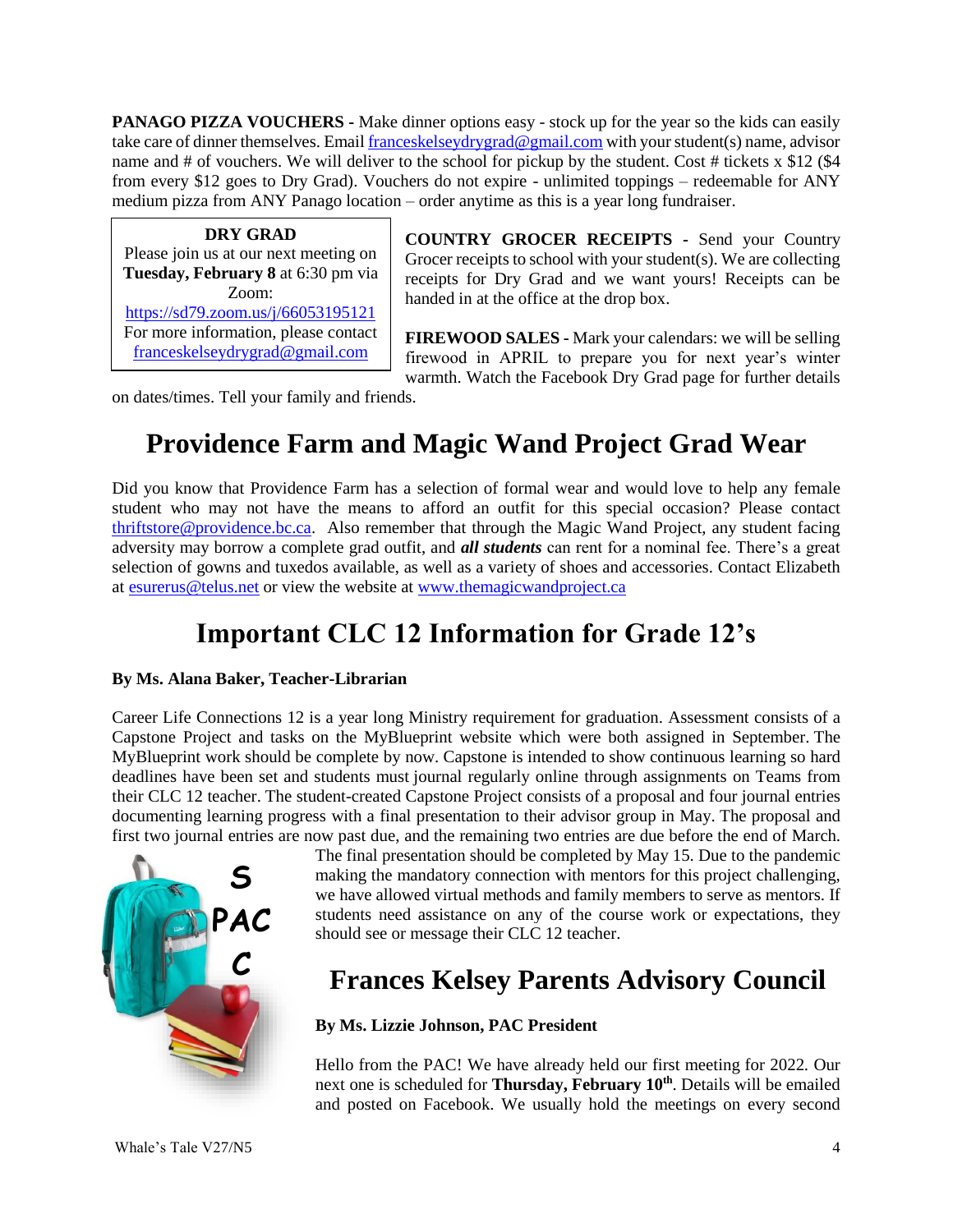Tuesday, but for February and March, we are holding them on the second Thursday. At this time, we continue to hold our meetings via Zoom as this has proven to be very convenient for PAC members and the administration.

The PAC continues to support the interior upgrades, the Kelsey bus and sports. It's been great to see so many kids getting involved with sport again.

A few of the PAC members were able to celebrate the last day of term in December by handing out candy canes and lollipops to the students. It seemed to be appreciated (the pots were empty at the end of the rampage!) and we hope to do something again for the students very soon.

As we approach graduation time again, we invite ALL graduating students to review the bursaries available through PAC. 10 available for \$500 each.

As always, all parents, caregivers and guardians are welcome to join us at our meetings. We don't have to do any fundraising, the meetings are a good way to get an insight to Kelsey, and we get to decide where the money is needed most.

**FKPAC**

Please join us at our next meeting on **Thursday, February 10** at 7:00 pm via Zoom. Details will be emailed and posted on Facebook. For more information, please contact [franceskelseydrygrad@gmail.com](mailto:franceskelseydrygrad@gmail.com)

Take care and we hope to see you on the screen soon!

### **District Parent Advisory Council**

#### **By Ms. Cindy Youden, DPAC Rep for FKSS PAC**

Did you know that there are committees available to you through your District Parent Advisory Council (DPAC) to provide you with support and guidance? Here are a couple to check out:

#### **Parents for Inclusive Education (PIE) Committee**

The purpose of this committee is to provide support for our diverse learners and to connect parents on a monthly basis. Such support comes through parent education opportunities as well as resources around a variety of topics, including: Creating and working with an Individual Education Plan (IEP); Handling stress and anxiety in today's environment; Literacy and numeracy for our learners; Funding for children with diverse learning needs and how to advocate for them, to name a few. Your DPAC PIE Committee welcomes ALL parents, and topics are as dynamic as our learners!

PIE Committee meetings are held on the 2nd Thursday of each month at 6:30pm via Zoom. For more information, contact: [cowichanvalleydpac@gmail.com](mailto:cowichanvalleydpac@gmail.com)

#### **Indigenous DPAC Committee**

The mission of this committee: To support the success of our Indigenous children through identifying the gaps in our system; building success through social, emotional and cultural aspects of Indigenous belief systems; and working towards a goal of inclusion.

Meetings are held on the 1st Thursday of each month at 7:30 via Zoom. For information, contact: [idpacsd79@gmail.com](mailto:idpacsd79@gmail.com)

### **Career Corner**

Looking for a job for the new year? Local employers are hiring! We have postings for Shawnigan Lake